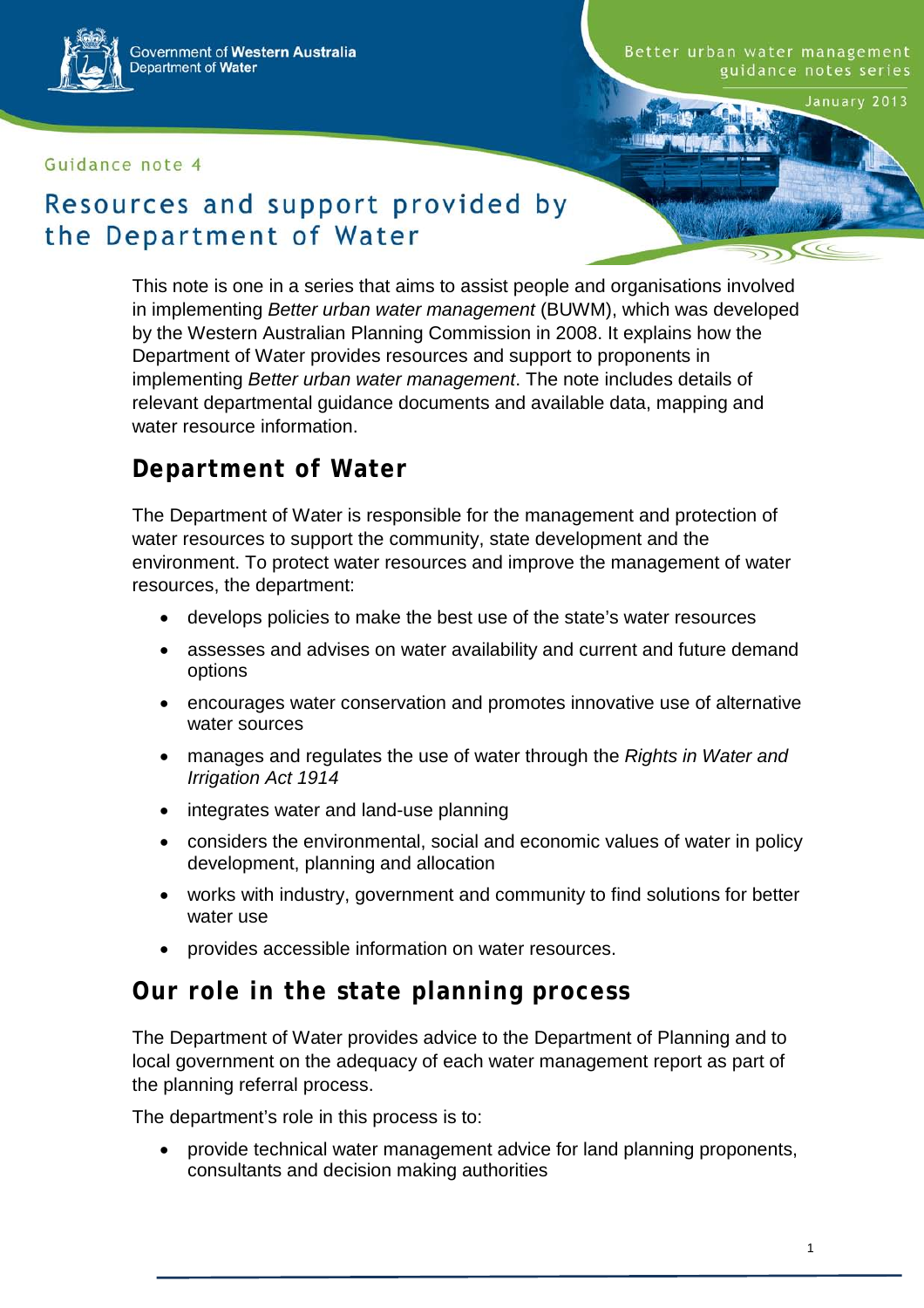- assess and endorse regional, district and local water management strategies required by *Better urban water management*
- assess urban water management plans, provide technical advice and advise the clearance agency that the plans meet Department of Water requirements
- produce technical guidance documents and plans to assist in the management of water resources and implementation of *Better urban water management*
- provide water data, mapping and other water resource information.

These roles are explained in more detail below and their relationship to *Better urban water management* is summarised (refer to Figure 1).

#### **Water management plans produced by the Department of Water**

As part of the process for ensuring that water and land-use planning are integrated, the department produces detailed water management plans for water allocation, drinking water source protection, drainage (including management of surface water and groundwater), and advice about floodplain management.

For instance, drainage and water management plans provide guidance for proponents and decision makers on planning and water service provision in areas where water management will be a critical factor influencing or limiting the nature of urban development. They consider all aspects of total water cycle management in relation to flood protection, management of surface water, groundwater, water quality and quantity, water recycling and efficiency and protection of waterways, wetlands and other water dependent ecosystems.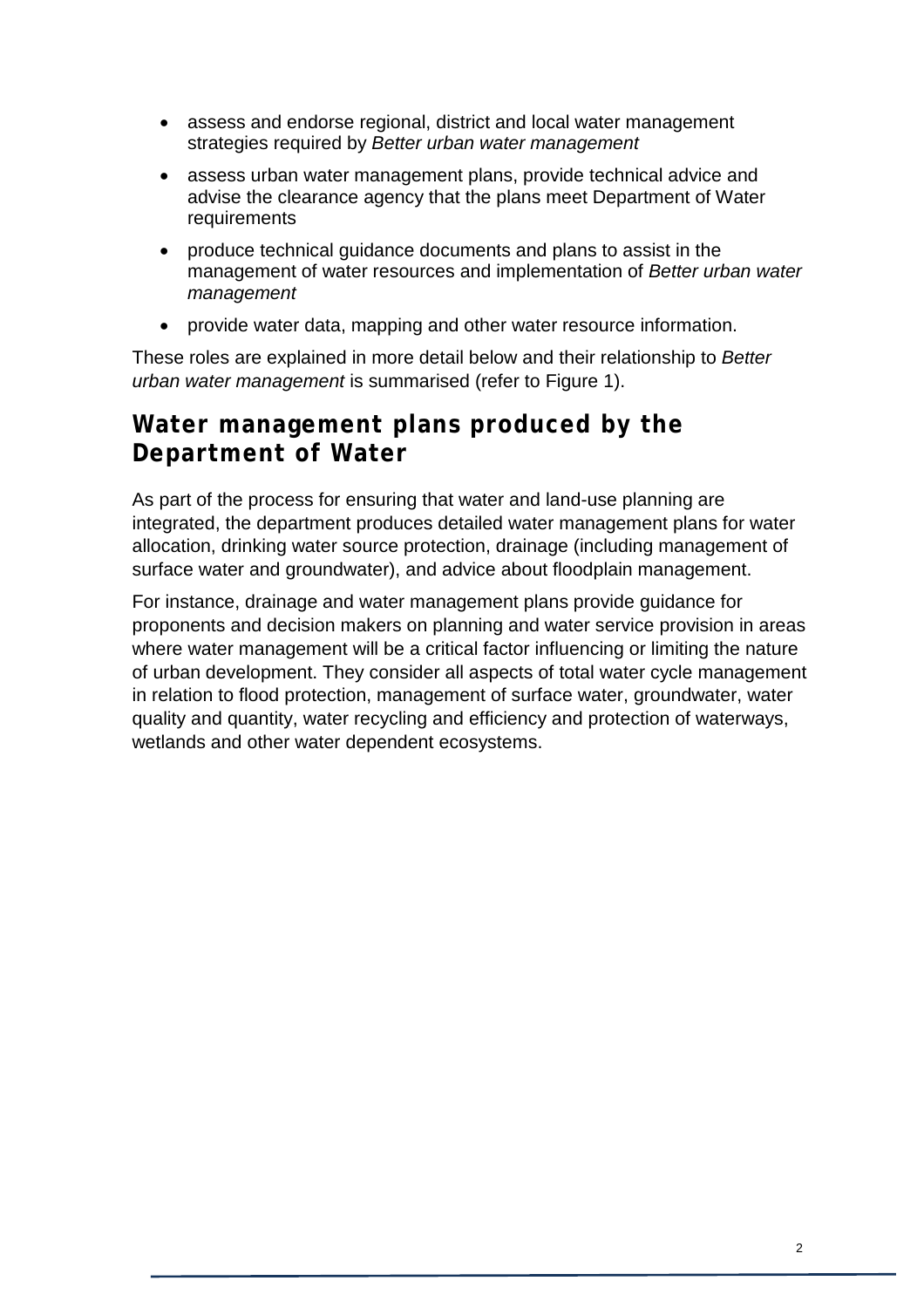

Notes: The above diagram depicts the ideal process. Adjustments may need to be made on a case-by-case basis at the discretion of the Western Australian Planning Commission and the Department of Water. Adapted from *Better urban water management* (Western Australian Planning Commission 2008), Figure 4, page 14).

*Figure 1* Better urban water management *and the role of the Department of Water*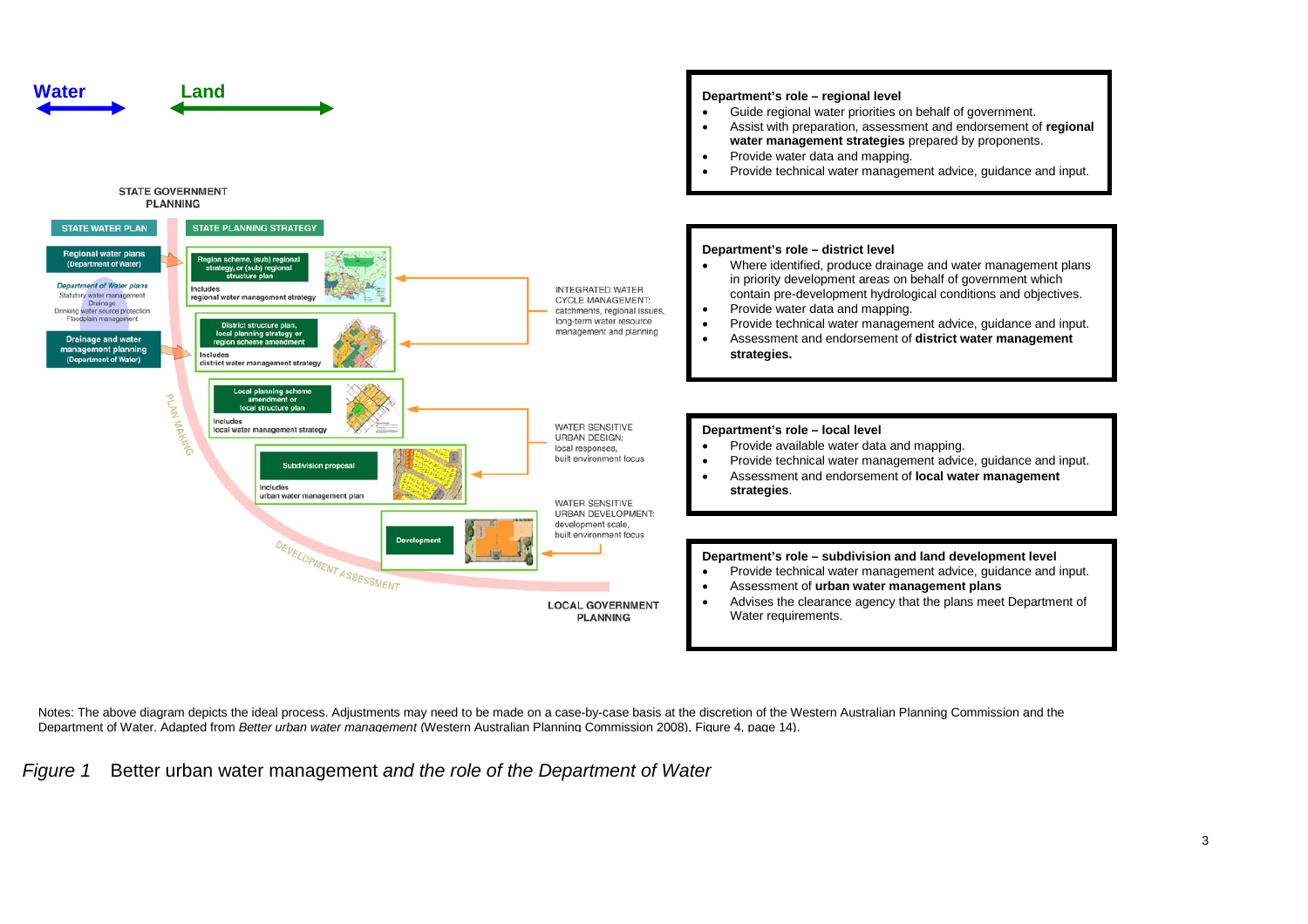# **Technical water management advice**

The Department of Water provides expert advice about water resources to inform planning decision making, as part of the planning and development approvals process. Advice is provided to the Western Australian Planning Commission, Department of Planning, Office of the Environmental Protection Authority, local government, other relevant agencies and proponents.

Only limited advice can be given if proponents provide insufficient information to accurately define the water resource management issues. In this situation, the department may advise the referring agency that the proposal cannot be assessed and may request additional information from the proponent. Additional information should be provided in accordance with *Better urban water management* and other supporting guidelines to ensure that it is relevant and that the appropriate level of detail has been provided (see guidance note 4).

#### **Water management report assessment**

In accordance with *Better urban water management*, the Western Australian Planning Commission is responsible for approving agency regional, district and local water management strategies, based on advice from the Department of Water.

In accordance with the *Model subdivision conditions schedule* (Western Australian Planning Commission 2012) the local government is the clearing authority for urban water management plan conditions issued by the Western Australian Planning Commission on advice from the Department of Water. The department assesses urban water management plans, provides technical advice and advises the clearance agency that the plans meet Department of Water requirements.

In most instances, the water management report will be reviewed by officers in the Department of Water regional office that manages the proposed development area. The officers will obtain feedback from experts within the department, from relevant natural resource management and land planning agencies, from local government and from water service providers. The feedback will be collated and provided to the proponent, local government and the Department of Planning as the decision making agency.

The Water Corporation has responsibility for assessing proposals and authorising works in the main drains and associated reserves or land holdings managed or owned by the Water Corporation. Although, this assessment and authorisation primarily relates to works that are directly related to the main drain, the Water Corporation has a responsibility to comment on land development proposals in a drainage catchment where there is the potential for land uses to have an adverse impact on the main drainage system or Operating Licence compliance.

Where a rural drain servicing a rural catchment is urbanised, the Water Corporation will continue to operate the rural drain in accordance with the service provider Operating Licence, unless the local government, within which the urban development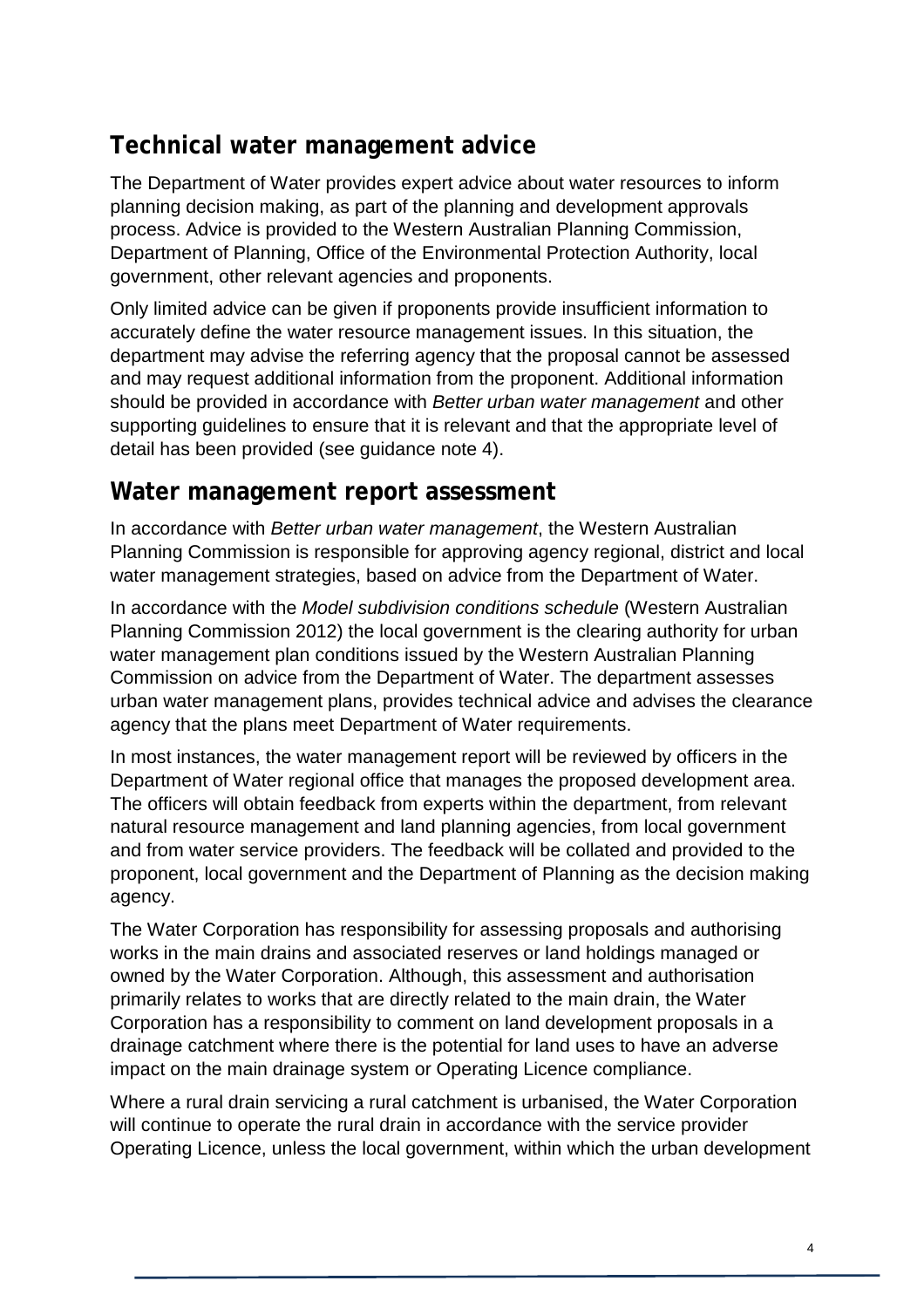is proposed, takes responsibility for all or part of the rural drain as a multi-purpose open space corridor.

Guidance note 3 provides more information about the submission, assessment and approval of reports.

# **Wetlands**

The Department of Water and the Department of Environment and Conservation share responsibility for managing wetlands. While the Department of Environment and Conservation is the lead agency for the management of wetlands, contaminated sites and acid sulfate soils, the Department of Water considers issues affecting wetlands as part of total water cycle management.

A proposal may be a 'significant proposal' under Section 38 of the *Environmental Protection Act 1986* if it is likely, if implemented, to have a significant effect on the environment. For the purposes of environmental impact assessment the EPA considers wetlands listed in B4.2.2 in *Guidance statement 33: Environmental guidance for planning and development* (Environmental Protection Authority 2008) to be of high conservation significance. Significant proposals may be referred to the Environmental Protection Authority for a decision on whether or not assessment is required. Further information is available from *Guidance statement 33* particularly Chapter B4 for wetlands and B5 for waterways.

# **Useful documents**

Further guidance is available at the department website <<u>www.water.wa.gov.au></u>. As new information is added regularly to the website it is recommended that hardcopies not be used to ensure that the most up-to-date information is obtained. At the time of publishing this guidance note, the information most relevant to *Better urban water management* includes:

- *Urban water management plans: Guidelines for preparing plans and for complying with subdivision conditions* (Department of Water 2008a)
- *Interim: Developing a local water management strategy* (Department of Water 2008b)
- *Guidelines for district water management strategies* (Department of Water in preparation)
- Drainage and water management plans
- Regional water management plans
- *Decision process for stormwater management in WA* (Department of Water 2009)
- *Stormwater management manual for Western Australia* (Department of Water 2004–2007)
- *Interim position statement: Constructed lakes* (Department of Water 2007)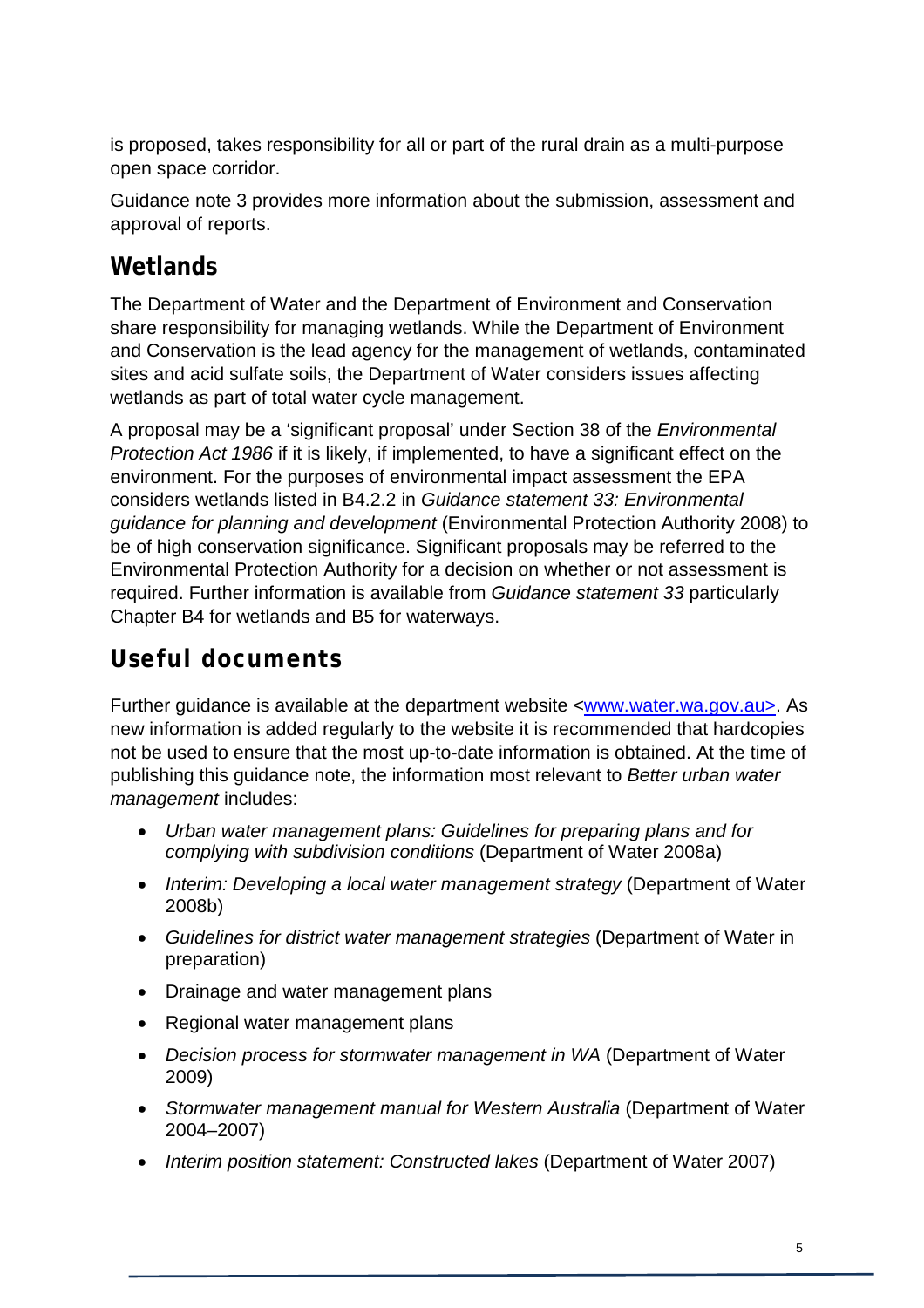- *Draft approval framework for non-drinking water sources* (Department of Water 2010a)
- *Water wise community tool kit* (Department of Water 2010b)
- *Water monitoring guidelines for Better urban water management strategies and plans* (Department of Water 2012)
- Water allocation plans
- *Operational policy: Identifying and establishing waterways foreshore areas* (Department of Water 2012)
- *State planning policy 2.9: Water resources* (Government of Western Australia 2006)
- Other guidance notes in the *Better urban water management* guidance note series.

#### **Maps, data and atlases**

The department monitors water resources throughout Western Australia. Its website contains data, maps and atlases about surface and groundwater throughout Western Australia including:

- floodplain mapping
- public drinking water source protection areas
- maps and groundwater atlases including:
	- Geographic Data Atlas an interactive web mapping tool that allows you to freely view and download Department of Water geographic data: [http://www.water.wa.gov.au/Tools/Maps+and+atlases/Geographic+d](http://www.water.wa.gov.au/Tools/Maps+and+atlases/Geographic+data+atlas/default.aspx#1) [ata+atlas/default.aspx#1](http://www.water.wa.gov.au/Tools/Maps+and+atlases/Geographic+data+atlas/default.aspx#1)
	- Hydrogeological Atlas contains spatial datasets showing the distribution of aquifers used for groundwater management, with a text description of each, a hydrogeological map of the State, and various maps of groundwater salinity. [http://www.water.wa.gov.au/Tools/Maps+and+atlases/Hydrogeolog](http://www.water.wa.gov.au/Tools/Maps+and+atlases/Hydrogeological+atlas/default.aspx#1) [ical+atlas/default.aspx#1](http://www.water.wa.gov.au/Tools/Maps+and+atlases/Hydrogeological+atlas/default.aspx#1)
	- Perth Groundwater Atlas designed to help water-bore drillers, irrigators, and private householders establish groundwater bores in the superficial aquifer within the Perth metropolitan area. [http://www.water.wa.gov.au/Tools/Maps+and+atlases/Perth+ground](http://www.water.wa.gov.au/Tools/Maps+and+atlases/Perth+groundwater+atlas/default.aspx#1) [water+atlas/default.aspx#1](http://www.water.wa.gov.au/Tools/Maps+and+atlases/Perth+groundwater+atlas/default.aspx#1)
- waterways
- surface and groundwater allocation
- surface water and groundwater monitoring data.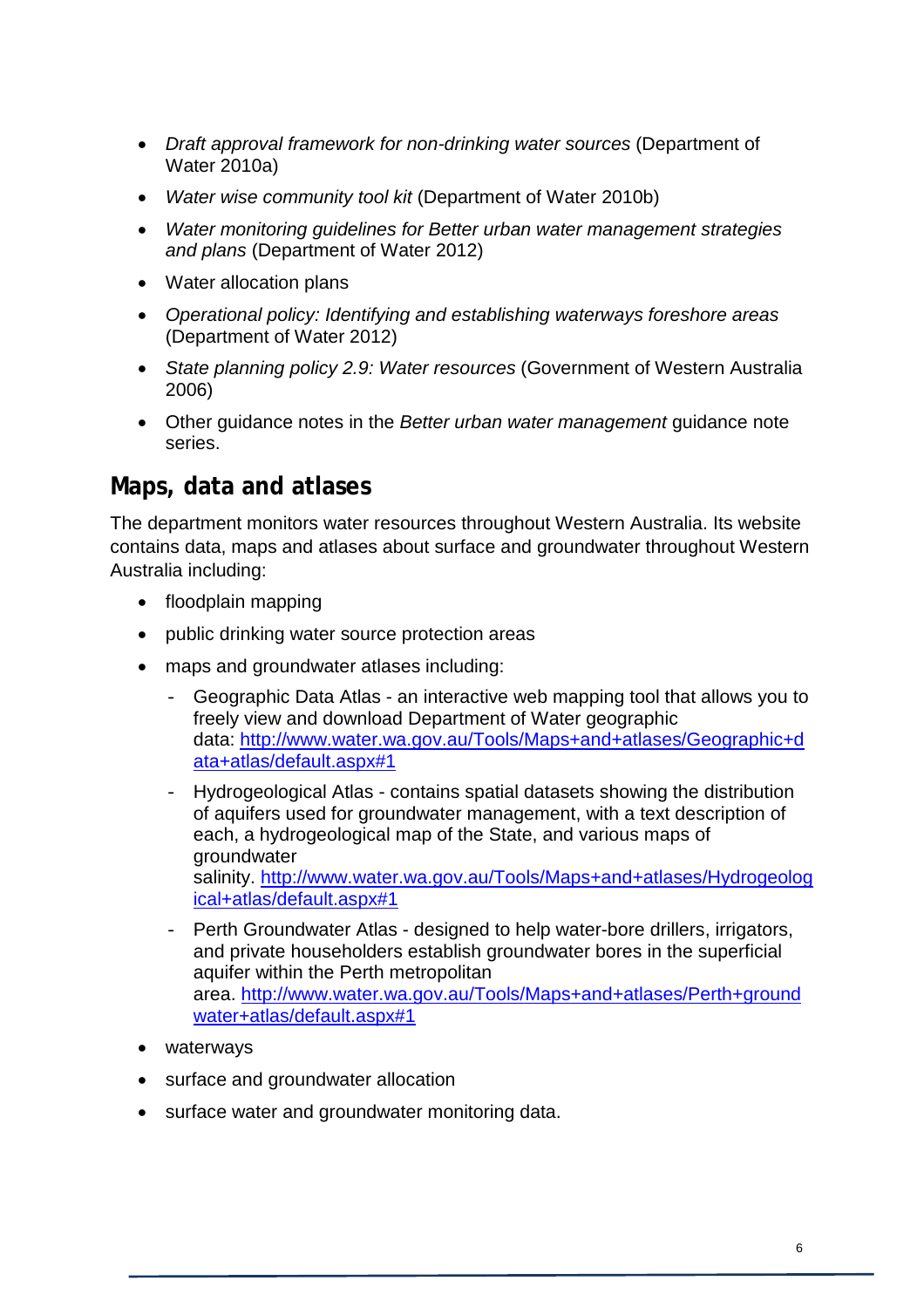#### *Water monitoring and data*

Water monitoring and data including surface water and groundwater levels, flows and quality are available from the online *Water resources information catalogue* (WRIC) and *Water resources information data* (WRDATA) summaries.

The WRIC is an index of water resources data, including water quality, rainfall, flows and water levels, collected from a variety of surface water and groundwater monitoring sites throughout the state. It presents information about data availability, allowing sites and variables of interest to be selected and forwarded to the department with a request for data.

It is available at : <http://kumina.water.wa.gov.au/waterinformation/wric/wric.asp>. Alternatively, search for 'Monitoring and data' or 'Water resources information catalogue' from [<www.water.wa.gov.au>](http://www.water.wa.gov.au/).

The WRDATA summaries provide access to selected water resources data from surface water, rainfall and groundwater monitoring sites throughout the state. The information includes monthly and annual streamflow and rainfall summaries, surface water discharge plots, and groundwater level data and plots. It is available at <http://kumina.water.wa.gov.au/waterinformation/wrdata/wrdata.cfm>. Alternatively, search for 'Monitoring and data' from [<www.water.wa.gov.au>](http://www.water.wa.gov.au/).

This information will assist developers to prepare water management reports. However, in many cases onsite monitoring will need to be undertaken by the proponent. For further information contact a water information officer on 08 6364 6505 or by email at [<waterinfo@water.wa.gov.au>](mailto:waterinfo@water.wa.gov.au).

#### *Geographical information system datasets and the geographic data atlas*

The Department of Water's geographical information system (GIS) datasets can be used or downloaded from [<www.water.wa.gov.au>](http://www.water.wa.gov.au/). Search for 'Geographic data atlas', then select 'Download' or use the interactive web mapping tool online. Further information is available by emailing [<spatial.data@water.wa.gov.au>](mailto:spatial.data@water.wa.gov.au) or telephoning 08 6364 7600 and asking for the Spatial Data Exchange Officer.

GIS datasets from the Department of Water and other agencies are also available from Landgate's *Shared land information platform* (SLIP) at [<www2.landgate.wa.gov.au>](https://www2.landgate.wa.gov.au/). Select the 'SLIP services' tab and then either the 'WA atlas' (an online web based map viewer) or 'data download'. SLIP support is available by telephoning 08 9273 7832 or emailing [<SlipEnabler@landgate.wa.gov.au>](mailto:SlipEnabler@landgate.wa.gov.au).

Datasets that are not available from these sources may need to be obtained directly from the relevant custodian, such as the Department of Environment and Conservation (e.g. *Wetland base*) or the Commonwealth Department of Sustainability, Environment, Water, Population and Communities (e.g. *A Directory of important wetlands in Australia* Environment Australia 2001).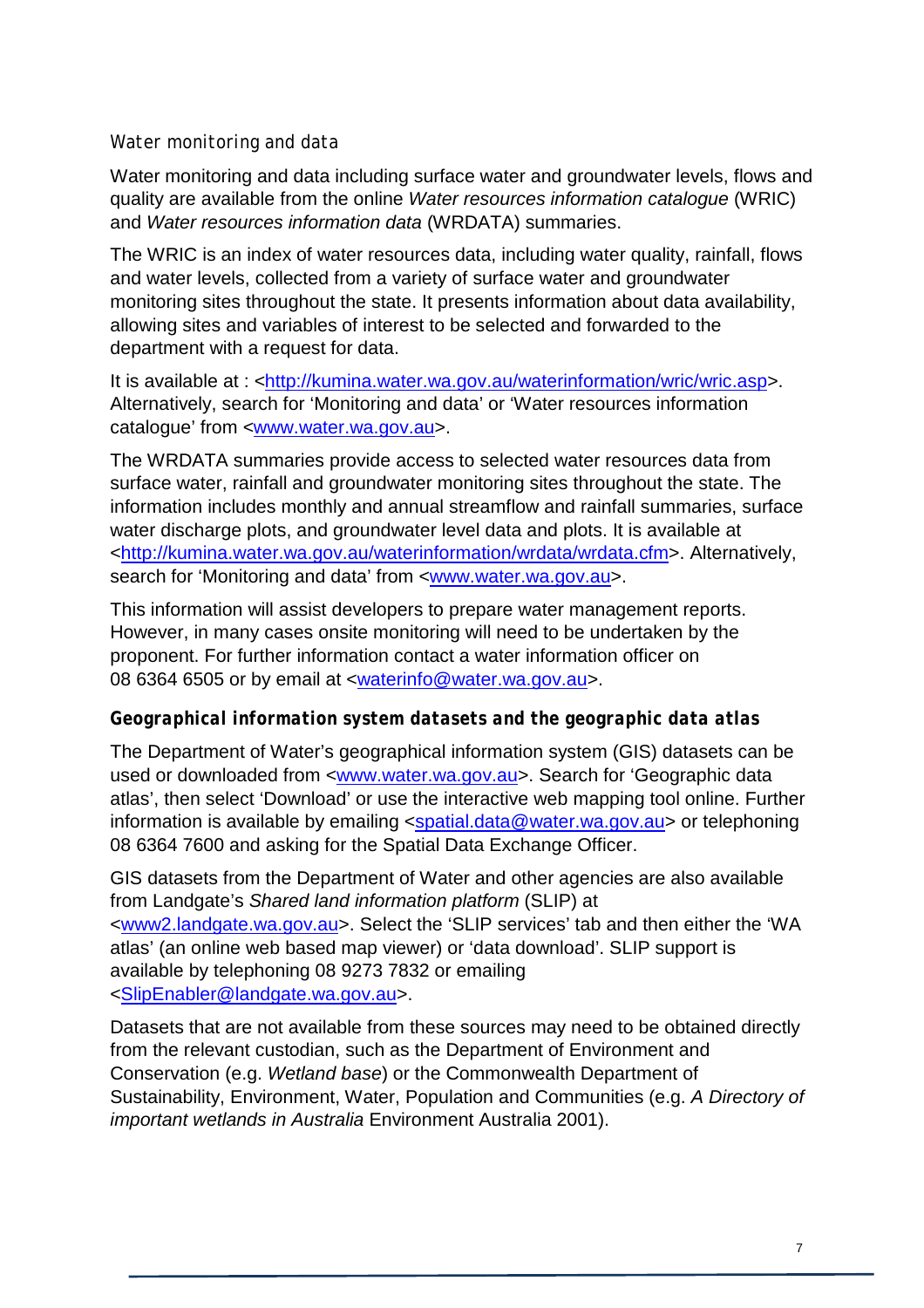# **Contacts**

The Department of Water has seven regional offices. Contact details for each region, including a map of the department's regional boundaries and a list of the local governments in each region is available from [<www.water.wa.gov.au>](http://www.water.wa.gov.au/) under the 'Water regions' tab.

The relevant regional office should be contacted in the first instance regarding all land-use planning matters, including the submission and assessment of water management reports.

#### **References**

- Department of Water 2004–2007, *Stormwater management manual for Western Australia*, Department of Water, Perth.
- —— 2007, *Interim position statement: constructed lakes*, Department of Water, Perth.
- —— 2008a, *Urban water management plans: Guidelines for preparing plans and for complying with subdivision conditions,* Department of Water, Perth.
- —— 2008b, *Interim: Developing a local water management strategy,* Department of Water, Perth.
- —— 2009, *Decision process for stormwater management in WA,* Department of Water, Perth.
- —— 2010a, *Draft approval framework for non-drinking water sources,* Department of Water, Perth.
- —— 2010b, *Water wise community tool kit,* Department of Water, Perth.
- —— 2012, *Water monitoring guidelines for Better urban water management strategies and plans,* Department of Water, Perth.
- ——2012*, Operational policy: identifying and establishing waterways foreshore areas*, Department of Water, Perth.
- —— 2013, *Better urban water management* guidance note 3: *Preparation and assessment of water management reports,* Department of Water, Perth.
- —— in preparation*, Guidelines for district water management strategies,* Department of Water, Perth.
- —— undated*, Maps and atlases*, viewed 8 May 2012, <www.water.wa.gov.au/Tools/Maps+and+atlases/default.aspx>.
- —— undated*, Monitoring and data*, viewed 27 February 2012, <www.water.wa.gov.au/Tools/Monitoring+and+data/default.aspx>.
- Environment Australia 2001, *A Directory of important wetlands in Australia*, Environment Australia, Canberra.